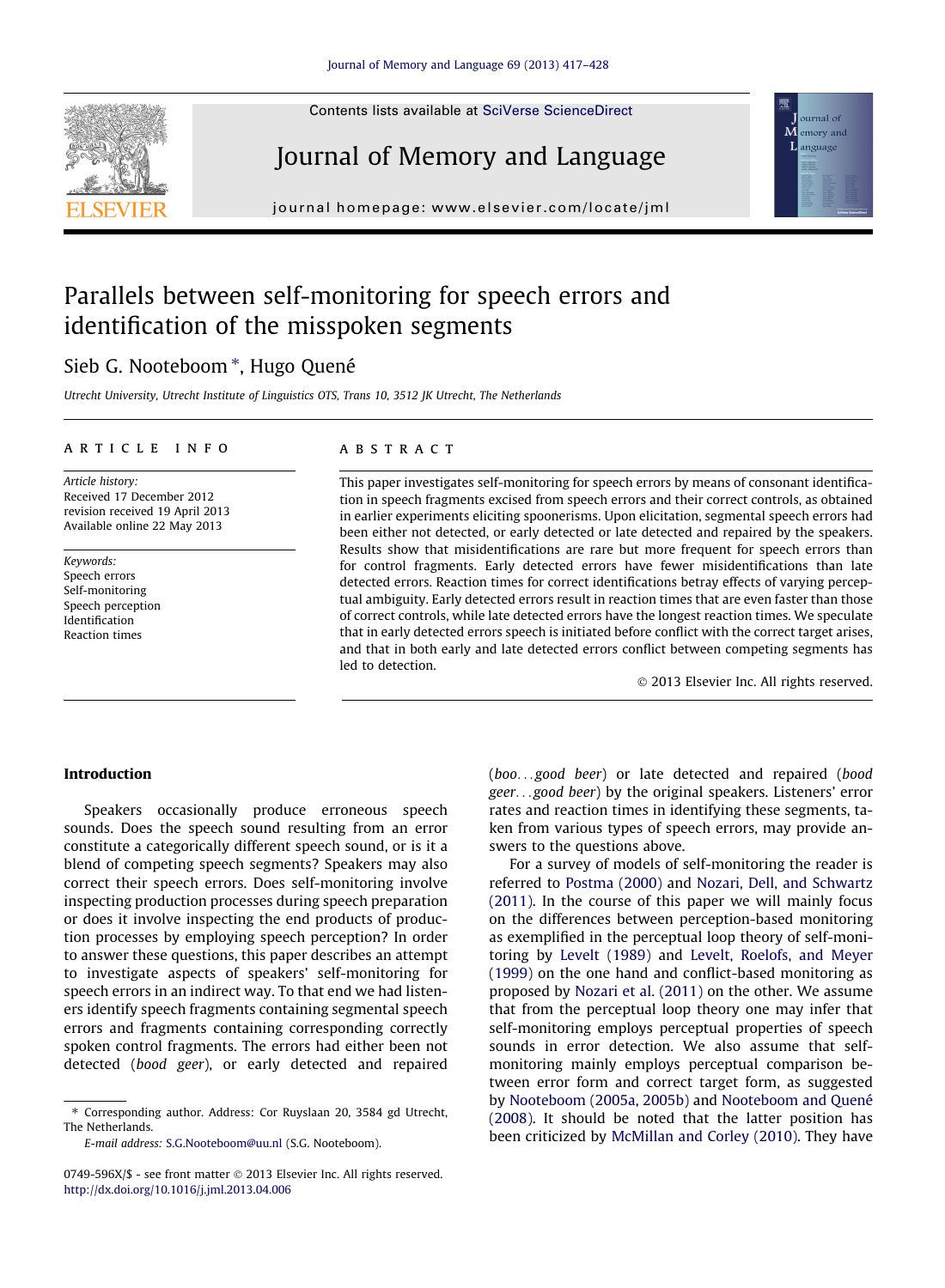difficulty to see how such a comparison between error and correct target could fit in the cascading framework they propose, in which competing segments can be simultaneously activated and can activate simultaneous conflicting articulatory gestures. In that framework segmental errors are not all-or-none. This would complicate comparison between intended targets and error forms. McMillan and Corley also wonder why, if the correct target is available for comparison with the target form, an error form was generated in the first place. However, these objections notwithstanding, if self-monitoring would employ comparison between error form and target form, then one would predict that the probability of error detection increases with perceptual distance between error form and target form. This is different for conflict-based monitoring as proposed by [Nozari et al. \(2011\)](#page--1-0).

[Nozari et al. \(2011\)](#page--1-0) reject perception-based monitoring because of the often reported double dissociation between speech error detection and speech perception in aphasic patients (e.g. [Butterworth & Howard, 1987; Liss, 1998;](#page--1-0) [Marshall, Rapaport, & Garcia-Bunuel, 1985; Marshall, Rob](#page--1-0)[son, Pring, & Chiat, 1998\)](#page--1-0). Their conflict-based monitor for speech errors is computationally implemented in the twostage word production model described by [Dell \(1986\),](#page--1-0) it is production-based, and monitors for conflict of activation between simultaneously activated units during speech preparation. This proposed self-monitoring system would fit in well with the cascading framework proposed by [McMillan and Corley \(2010\)](#page--1-0). These authors suggest that the conflict among multiple simultaneously active segments, competing for the same slot in inner speech, may cascade down to articulation. This would then result in articulatory blending. The theory by Nozari et al. predicts that (in normal speakers) the probability of error detection increases with increasing amount of conflict between simultaneously activated units. Combining the conflictbased theory of [Nozari et al. \(2011\)](#page--1-0) and the cascading of activation proposed by [McMillan and Corley \(2010\)](#page--1-0), we see that according to the conflict-based theory of monitoring the probability of error detection increases with amount of articulatory blending. This is interesting because whereas it is difficult to measure the amount of conflict of activation (but see [Botvinick, Braver, Barch, Carter,](#page--1-0) [& Cohen, 2001; Yeung, Botvinick, & Cohen, 2004](#page--1-0)), we can in principle assess the amount of articulatory blending by means of a perception experiment, as we will report below.

Most speech errors are errors against single speech segments; roughly half of these segmental speech errors are detected and repaired by the speakers (cf. [Nooteboom,](#page--1-0) [1980, 2005a; Nooteboom & Quené, 2008](#page--1-0)). Until not very long ago people studying segmental speech errors seemed to work from the assumption that most segmental speech errors are categorical in nature, that is that they consisted of the substitution, deletion or addition of complete segments. This despite the fact that in the last few decades it has been shown repeatedly that blends of simultaneously pronounced speech sounds are not infrequent. For example, [Mowrey and MacKay \(1990\)](#page--1-0) demonstrated that segmental errors of speech elicited in the laboratory, every now and then contain electromyographic evidence of simultaneous competing segments. In an acoustic study of elicited confusions between /s/ and /z/, [Frisch and](#page--1-0) [Wright \(2002\)](#page--1-0) found that both categorical and gradient errors occurred, although categorical errors were more frequent than one would expect if they were just extreme examples of gradient voicing errors. [Goldrick and Blum](#page--1-0)[stein \(2006\)](#page--1-0), focusing on voice onset time in voiced and voiceless consonants, also found that in elicited segmental speech errors acoustic traces of the competing segments can be found. From these studies it seems apparent that many speech errors are gradient and not categorical, although the results still do not exclude the possibility that the majority of speech errors is categorical. More recently it has been demonstrated that (at least in a particular experimental setting) most segmental speech errors are not categorical errors but rather blends of competing articulatory gestures [\(Goldstein, Pouplier, Chen, Saltzman, &](#page--1-0) [Byrd, 2007](#page--1-0); [Pouplier, 2007; McMillan & Corley, 2010](#page--1-0)). It is at this stage not clear what causes the discrepancy between the earlier studies and the more recent studies, but all these studies agree that gradient segmental speech errors are frequent. The fact that, despite the relative frequency of articulatory blending, in the past canonical speech errors were assumed to be categorical instead of gradient may be attributed to perceptual illusions during transcription ([Pouplier & Goldstein, 2005\)](#page--1-0): Our perception is categorical also when the perceived produced speech segments are not.

If most speech errors indeed are articulatory blends of competing segments, this is likely to have consequences both for detecting such speech errors in self-monitoring and for the perceptual properties of these errors. In this paper we present an experiment exploring parallels between self-monitoring for segmental speech errors and perceptual identification of the misspoken segments, and testing some hypotheses stemming from the supposed blended origin of segmental speech errors. It should be noted that the prevalence among segmental speech errors of articulatory blends supports a cascading model of speech preparation in which segments may compete for the same slot in the speech plan ([McMillan & Corley, 2010\)](#page--1-0). This, in turn, makes the proposal by [Nozari et al. \(2011\)](#page--1-0) of conflictbased monitoring for speech errors seem realistic.

The basic idea underlying this paper is the following. If [Goldstein, Pouplier, Chen, Saltzman, and Byrd \(2007\)](#page--1-0) and [McMillan and Corley \(2010\)](#page--1-0) are right, then speech segments resulting from segmental errors of speech often must carry the acoustic consequences of the articulatory blending of speech sounds. These acoustic consequences of articulatory blending must in turn have perceptual consequences, even if very often these consequences are not reflected in auditory transcription (cf. [Pouplier & Goldstein,](#page--1-0) [2005; McMillan, 2008\)](#page--1-0). If we excise speech fragments containing the erroneous segments from elicited speech errors and offer these speech fragments, together with speech fragments excised from correct controls (no speech errors), in a simple speech segment identification experiment, then the perceptual consequences of the assumed articulatory blending may become apparent in two dependent measures, viz. frequency of misidentifications and reaction